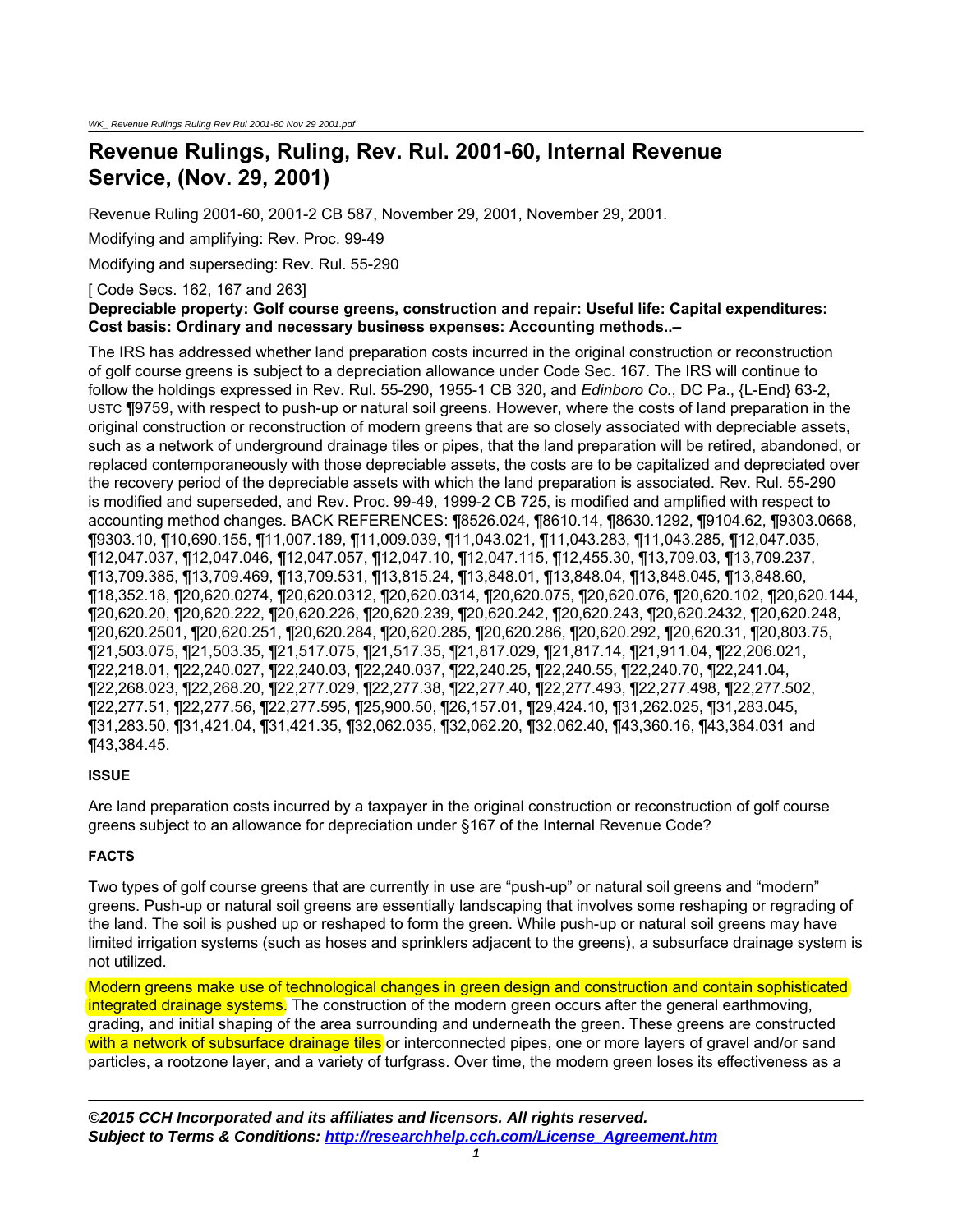drainage system due to tile or pipe deterioration, or sediment blockage. Replacement of the subsurface drainage tiles or pipes requires excavation and replacement of the gravel layer, rootzone layer, and turfgrass above the tiles or pipes. The subsurface drainage tiles or pipes typically are replaced within 20 years.

#### **LAW AND ANALYSIS**

Section 167(a) provides that there shall be allowed as a depreciation deduction a reasonable allowance for the exhaustion and wear and tear of property used in a trade or business or held for the production of income.

Section 1.167(a)-2 of the Income Tax Regulations provides that in the case of tangible property, the depreciation allowance applies only to that part of the property that is subject to wear and tear, to decay or decline from natural causes, to exhaustion, and to obsolescence. The allowance does not apply to land apart from the improvements or physical development added to it.

The depreciation deduction provided by §167(a) for tangible property placed in service after 1986 generally is determined under §168. This section prescribes two methods of accounting for determining depreciation allowances: (1) the general depreciation system in §168(a); and (2) the alternative depreciation system in §168(g). Under either depreciation system, the depreciation deduction is computed by using a prescribed depreciation method, recovery period, and convention.

The applicable recovery period for purposes of §168(a) or §168(g) is determined by reference to class life. Section 168(i)(1) provides that the term "class life" means the class life (if any) that would be applicable with respect to any property as of January 1, 1986, under former §167(m) as if it were in effect and the taxpayer had elected under that section. Prior to its revocation, §167(m) provided that in the case of a taxpayer who elected the asset depreciation range system of depreciation, the depreciation deduction would be computed based on the class life prescribed by the Secretary that reasonably reflects the anticipated useful life of that class of property to the industry or other group.

Rev. Proc. 87-56, 1987-2 C.B. 674, sets forth the class lives of property that are necessary to compute the depreciation allowance under §168. This revenue procedure establishes two broad categories of depreciable assets: (1) asset classes 00.11 through 00.4 that consist of specific assets used in all business activities; and (2) asset classes 01.1 through 80.0 that consist of assets used in specific business activities.

Asset class 00.3, Land Improvements, of Rev. Proc. 87-56 includes improvements directly to or added to land, whether the improvements are §1245 or §1250 property, provided the improvements are depreciable. Examples of these assets might include sidewalks, roads, canals, waterways, drainage facilities, sewers, wharves and docks, bridges, fences, landscaping, shrubbery, or radio and television transmitting towers. Assets included in asset class 00.3 have a recovery period of 15 years for purposes of §168(a) and 20 years for purposes of §168(g).

Rev. Rul. 55-290, 1955-1 C.B. 320, concludes that expenditures incurred by a taxpayer in the original construction of golf course greens are capital expenditures that are added to the original cost of the land and are not subject to an allowance for depreciation. The revenue ruling also concludes that subsequent operating expenses for sod, seed, soil, and other sundry maintenance are ordinary and necessary business expenses that are deductible from gross income for federal income tax purposes.

In *Edinboro Company v. United States*, 224 F.Supp. 301 (W.D.Pa. 1963), the court held that golf course improvements, such as greens, tees, fairways, and traps, were not depreciable under §167(a) because they are not distinguishable from the land, which is molded and reshaped to form them, and, like the land, they have an unlimited useful life. The court concluded that "[a] golf course is primarily a landscaping proposition[, although] [o]ccasionally a green or a trap or bunker is altered or rebuilt." The taxpayer in *Edinboro* failed to demonstrate a determinable useful life of the golf course improvements, or that the improvements were subject to wear and tear, exhaustion, or obsolescence that could not be fully reversed by annual maintenance.

Although the depreciation allowance generally does not apply to land because land has no determinable useful life, land preparation may be depreciable if it is closely associated with depreciable assets so that it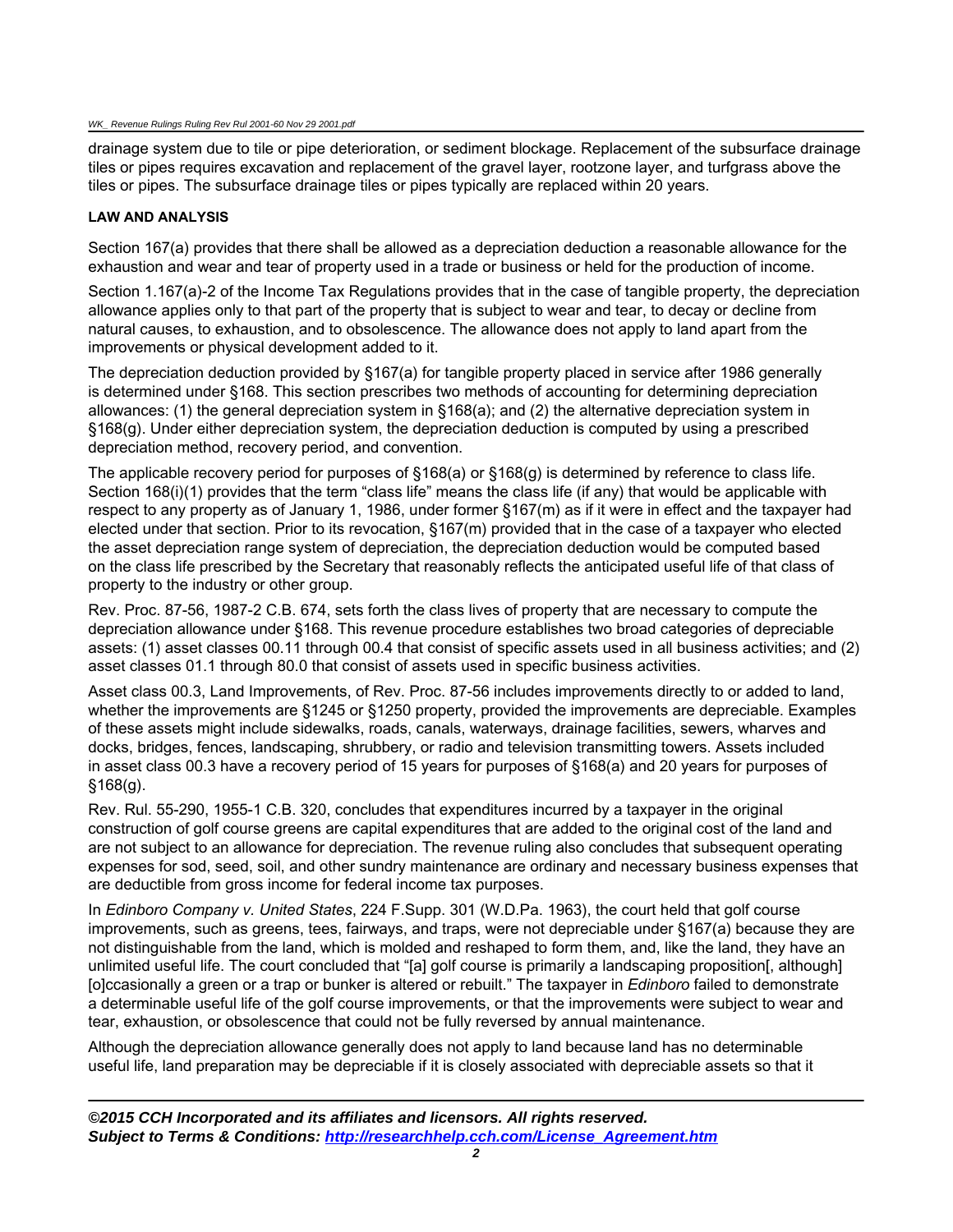#### WK\_ Revenue Rulings Ruling Rev Rul 2001-60 Nov 29 2001.pdf

is possible to establish a determinable period over which the land preparation will be useful in a particular trade or business. A useful life for land preparation is established if it will be replaced contemporaneously with a related depreciable asset. Whether land preparation will be replaced contemporaneously with a related depreciable asset is a question of fact, but if the replacement of the asset will require the physical destruction of the land preparation, this test will be considered satisfied. Rev. Rul. 68-193, 1968-1 C.B. 79, clarifying Rev. Rul. 65-265, 1965-2 C.B. 52 (costs for a roadway grading that would be retired contemporaneously with a building are depreciable); Rev. Rul. 72-96, 1972-1 C.B. 66 (land preparation costs for a reservoir that would be retired contemporaneously with an electric generating plant are depreciable); Rev. Rul. 74-265, 1974-1 C.B. 56 (the cost of shrubbery immediately adjacent to apartment buildings is depreciable because the shrubbery would be retired contemporaneously with the buildings); Rev. Rul. 80-93, 1980-1 C.B. 50 (costs for excavation and backfilling that would be retired contemporaneously with laundry facilities and a storm sewer system are depreciable).

While §168 determines the amount of the depreciation allowance provided by §167(a) for tangible property placed in service generally after 1986, §167 determines whether the tangible property is depreciable property. Under §167 and the regulations thereunder, land is not depreciable. Similarly, the costs of general grading or shaping of land are not depreciable because the land preparation is inextricably associated with the land. However, if the land preparation is so closely associated with depreciable assets that it will be retired, abandoned, or replaced contemporaneously with those assets, a useful life for land preparation is established and, therefore, the cost of the land preparation is depreciable.

Push-up or natural soil greens are representative of the type of green commonly in use when Rev. Rul. 55-290 was issued and *Edinboro* was decided. Push-up or natural soil greens are essentially landscaping that involves some reshaping or regrading of the land. Accordingly, the Service will continue to follow the holdings in Rev. Rul. 55-290 and *Edinboro* with respect to push-up or natural soil greens.

Unlike push-up or natural soil greens, the modern green is a sophisticated improvement to the land carefully designed to facilitate drainage. Essential components of the modern green are the underground drainage tiles or interconnected pipes. Because these tiles or pipes deteriorate over time, they have a determinable useful life and, therefore, are depreciable. Asset class 00.3, Land Improvements, of Rev. Proc. 87-56, includes drainage facilities. The gravel layer, rootzone layer, and turfgrass above the network of underground drainage tiles or interconnected pipes are so closely associated with these tiles or pipes that replacement of the tiles or pipes will require the contemporaneous physical destruction of that land preparation. Thus, it is possible to establish a determinable useful life for the land preparation above the underground tiles and pipes.

### **HOLDINGS**

Land preparation undertaken by a taxpayer in the original construction or reconstruction of push-up or natural soil greens is inextricably associated with the land and, therefore, the costs attributable to this land preparation are added to the taxpayer's cost basis in the land and are not depreciable.

The costs of land preparation undertaken by a taxpayer in the original construction or reconstruction of modern greens that is so closely associated with depreciable assets, such as a network of underground drainage tiles or pipes, that the land preparation will be retired, abandoned, or replaced contemporaneously with those depreciable assets are to be capitalized and depreciated over the recovery period of the depreciable assets with which the land preparation is associated. For purposes of §168, the modern green described above is includible in asset class 00.3, Land Improvements, of Rev. Proc. 87-56. However, the general earthmoving, grading, and initial shaping of the area surrounding and underneath the modern green that occur before the construction are inextricably associated with the land and, therefore, the costs attributable to this land preparation are added to the taxpayer's cost basis in the land and are not depreciable.

Subsequent operating expenses for sod, seed, soil, and other sundry maintenance are ordinary and necessary business expenses that are deductible from gross income for federal income tax purposes.

## **CHANGE IN METHOD OF ACCOUNTING**